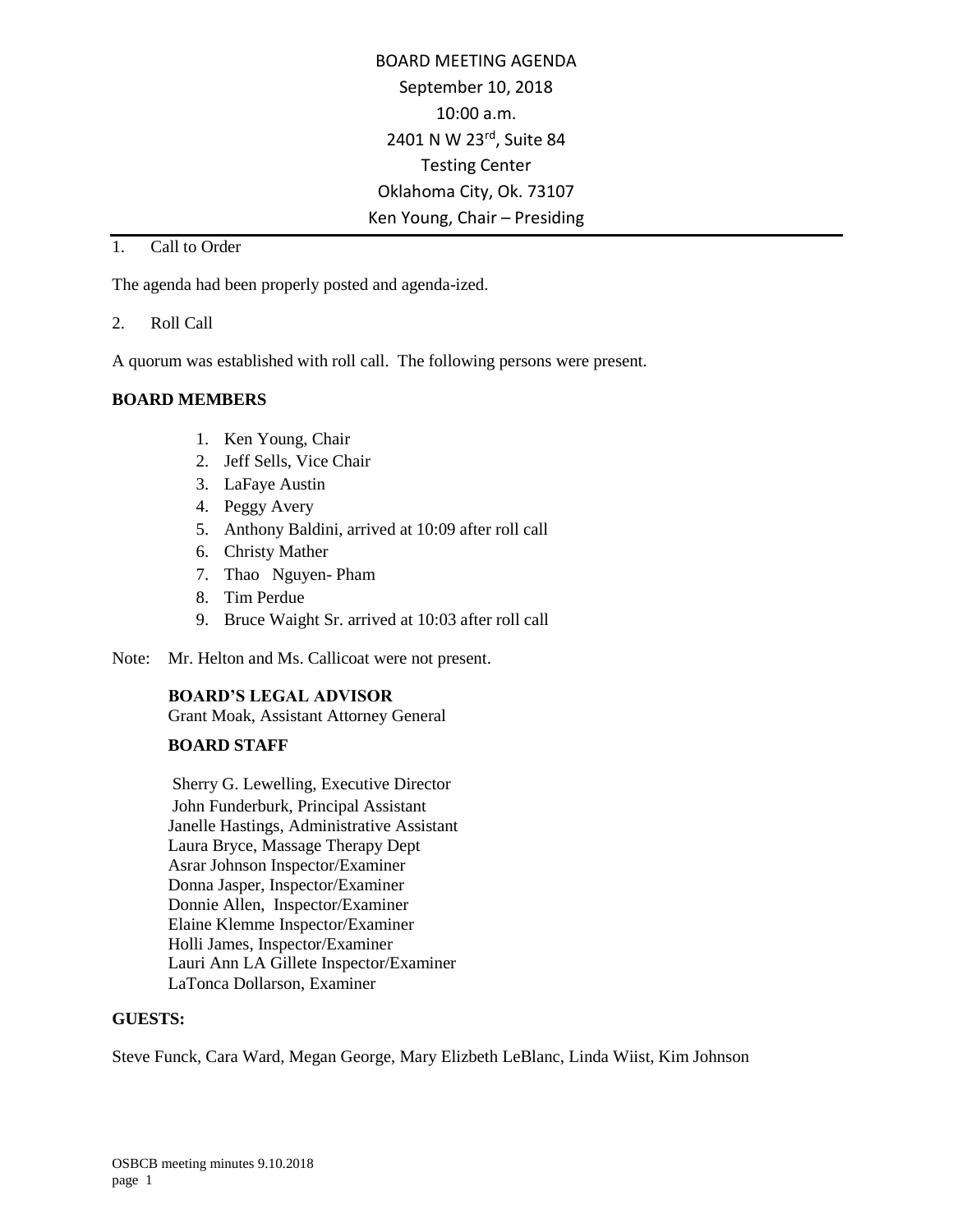3. Swearing in of new board member, Tim Perdue

The Board's new public member Tim Perdue, Francis Tuttle Reno Campus, was sworn in by Chair Ken Young.

4. Discussion and Possible Action to Approve or Disapprove Budget Report (July 1, 2018 to August 30, 2018) – Steve Funck and Latisha Edwards, OMES, Agency Business Services

Mr. Funck provided budget reports indicating all departments are operating under budget.

A motion was made by Mr. Sells and seconded by Ms. Austin to approve Budget Report (July 1, 2018 to August 30, 2018)

**Baldini**, yes; **Austin**, yes; **Avery,** yes; **Mather**, yes; **Perdue,** yes; **Pham-Nguyen**, yes; **Sells**, yes; **Waight**, yes.

Motion carried.

9. R.I.S.E Program updated- Christy Luther, Director (item 9 was moved up on the agenda)

Ms. Luther gave an update on the R.I.S.E Program, the cosmetology program at Mabel Bassett Correctional Center. The program, now in its second year, has a class of 20 students, all of whom must meet stringent requirements to enroll. Plans are in the works to open another training program at Eddie Warrior Correctional Center in Muskogee. Ms. Austin invited Ms Luther to speak at the NIC convention next year. Ms. Luther introduced Brandy Graham, a graduate of the program who was recently released from the correctional center. Ms. Graham gave an emotional testimony to the program and how it has changed her life, within three days of her release she was employed with Great Clips and just over a month later, is now in training to manage her own salon.

Mr. Bruce Waight, Sr. was also commended for his work in helping homeless veterans in Oklahoma through the Sooner Stand Down event sponsored by the Homeless Alliance. http://homelessalliance.org/

5. Public Comment – Opportunity for the Board to Receive Public Comment – Each speaker is Limited to three minutes. Comments must be related to items listed on the agenda

No requests were heard.

Although no requests were heard, there was discussion and agreement to allow three minute public comment in the future without limiting the topics to agenda items.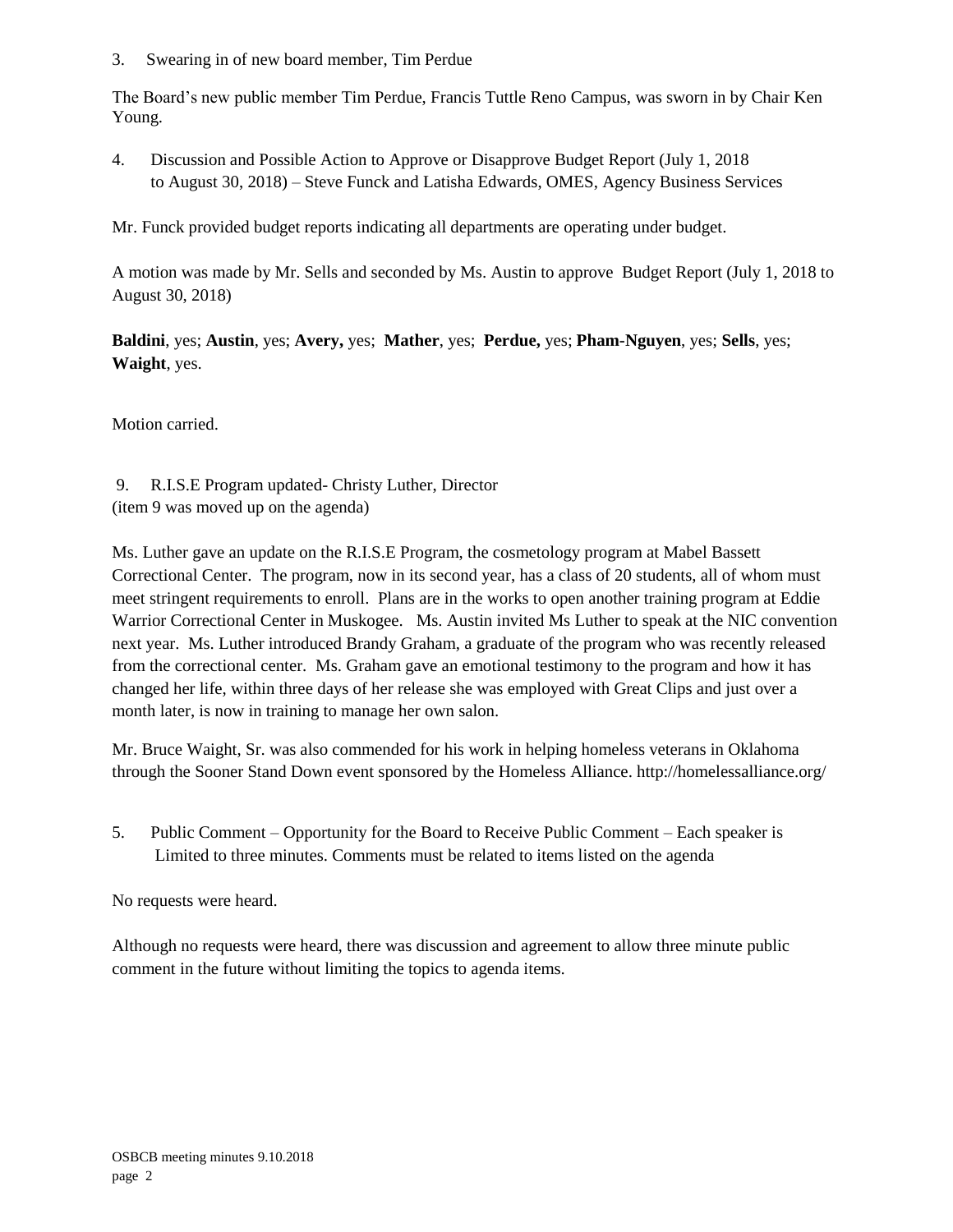# 6. Discussion and Possible Action to Approve or Disapprove Board Meeting Minutes from July 9, 2018 Board Meeting

A motion was made by Mr. Baldini to appove and seconded by Mr. Sells to approve the Board meeting minutes from July 9, 2018 board meeting.

Baldini, yes; Austin, yes; Avery, yes; Mather, yes; Perdue, yes; Pham-Nguyen, yes; Sells, yes; Waight, yes.

Motion carried.

## 7. Director's Report-Sherry G. Lewelling

Ms. Lewelling asked Mr. Funderburk to give an update on the Electronic Inspection reports, he said the electronic inspections will get rid of our current paper system, our original goal was to have this in place in April 2018, there was the advantage to housing this system on our own server as opposed to OMES which would charge us \$1600 per month just to house this one program at OMES data center. There are still a few tweaks needed with respect to the developer (ETECH) and Apple; we are waiting on software that will allow inspectors' tablets to 'talk' to our server and waiting on OMES for an estimated roll out date, he added that electronic reports will eventually be posted to our website. If the system is down or is offline we can still resort to the old paper and pen reports

Ms. Lewelling welcomed Mr. Perdue from Francis Tuttle who is replacing Max Thomas and introduced our new full time examiner Latonca Dollarson.

Bruce Waight and Ms. Lewelling will leave Friday September 14, 2018 for the National Association of Barber Boards across America in Kansas City MO and will be returning the following week.

Ms Lewelling reminded those board members who will be going to NIC conference in Seattle, WA to review the proposed bylaw amendments prior to the conference.

Ms. Lewelling said she has petitioned Lyle Kelsey, Director of the Medical Board and Kim Glacier Director of the Nursing Board for some clarification on some issues in our salons and medical spas, specifically micro-blading or micro-needling, both of which involve infecting dye into the skin. The Medical board and the State Department of Health are very specific on these procedures, they are to be performed in a physician's office by an individual who holds a current Oklahoma certificate issued by the State Commissioner of Health while working under the direct supervision of the physician. The level of supervision shall be determined by the physician which seems to be an area of confusion.

Another issue is nurses wanting to perform certain cosmetology services like eyelash extensions or eyelash tabbing, Ms. Lewelling has had several conversations with Ms. Glacier of the Nursing board and those services do NOT fall under the scope of the practice of nursing.

Ms. Lewelling recommended that the Board set some type of standard in our rules to address these growing issues to provide clarity not only to our licensees and our inspectors but to the general public.